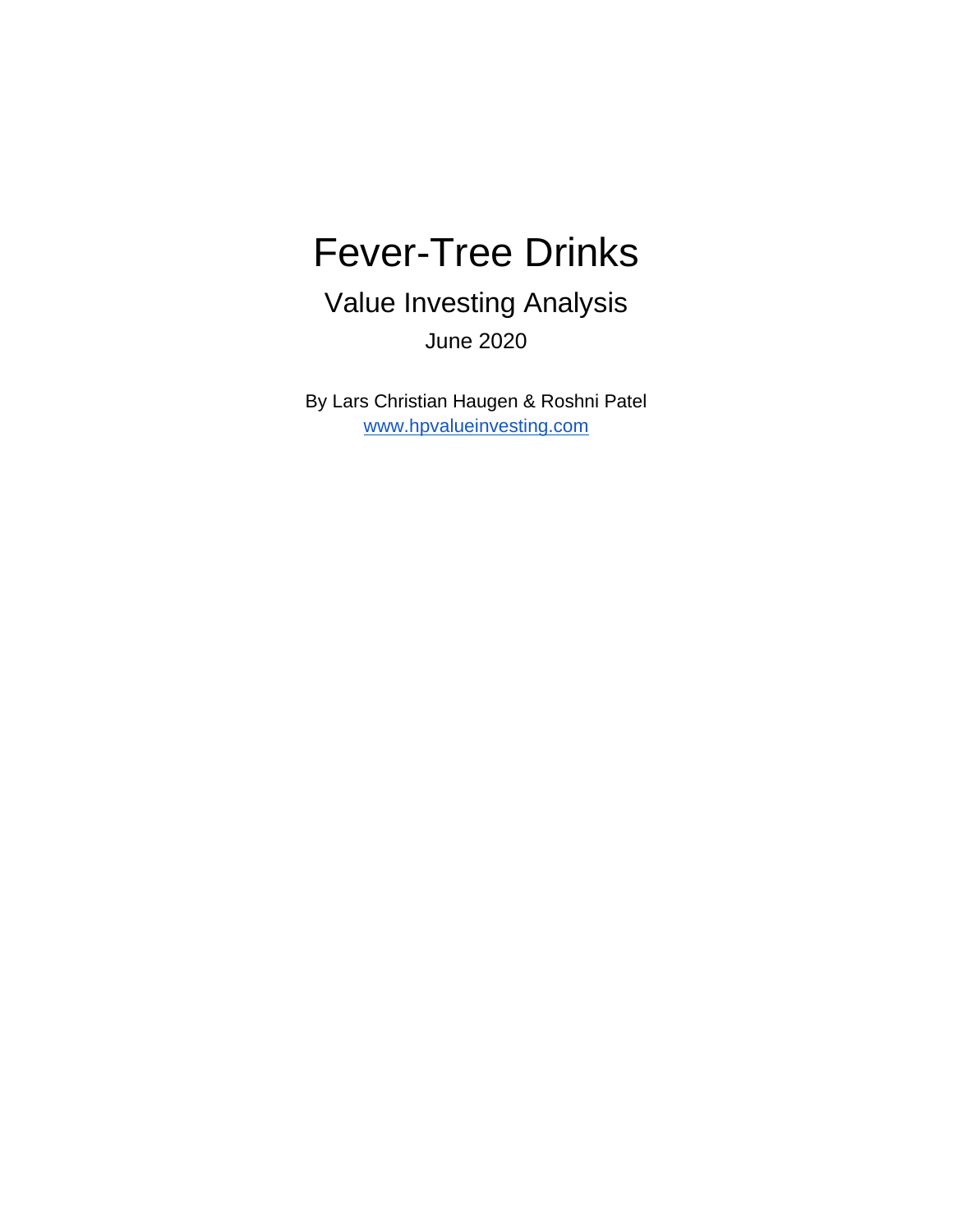# **About the Company**

Fever-Tree Drinks is a UK based producer of premium mixers (non-alcoholic beverages).

The company was founded in 2003 in the UK, and was listed on the London Stock Exchange in 2014.

In 2019 they sold over 441 million bottles, and 127 million cans, in over 75 countries worldwide.



#### **An example of Fever-Tree's products**

*Source: Fever-Tree 2018 annual report*

The company is known for its high quality products, and its strong brand name. They are the global market leader in the premium mixer category, with an estimated 40% market share in its home region - the UK.

According to the [Drinks International annual brands report 2020](http://edition.pagesuite.com/html5/reader/production/default.aspx?pubname=&edid=929b08c3-9ea0-41d6-896d-25f15ec9d463) (page 46) Fever-Tree dominates the premium mixer category, with nearly half of the participating bars saying it is the number one tonic brand in sales.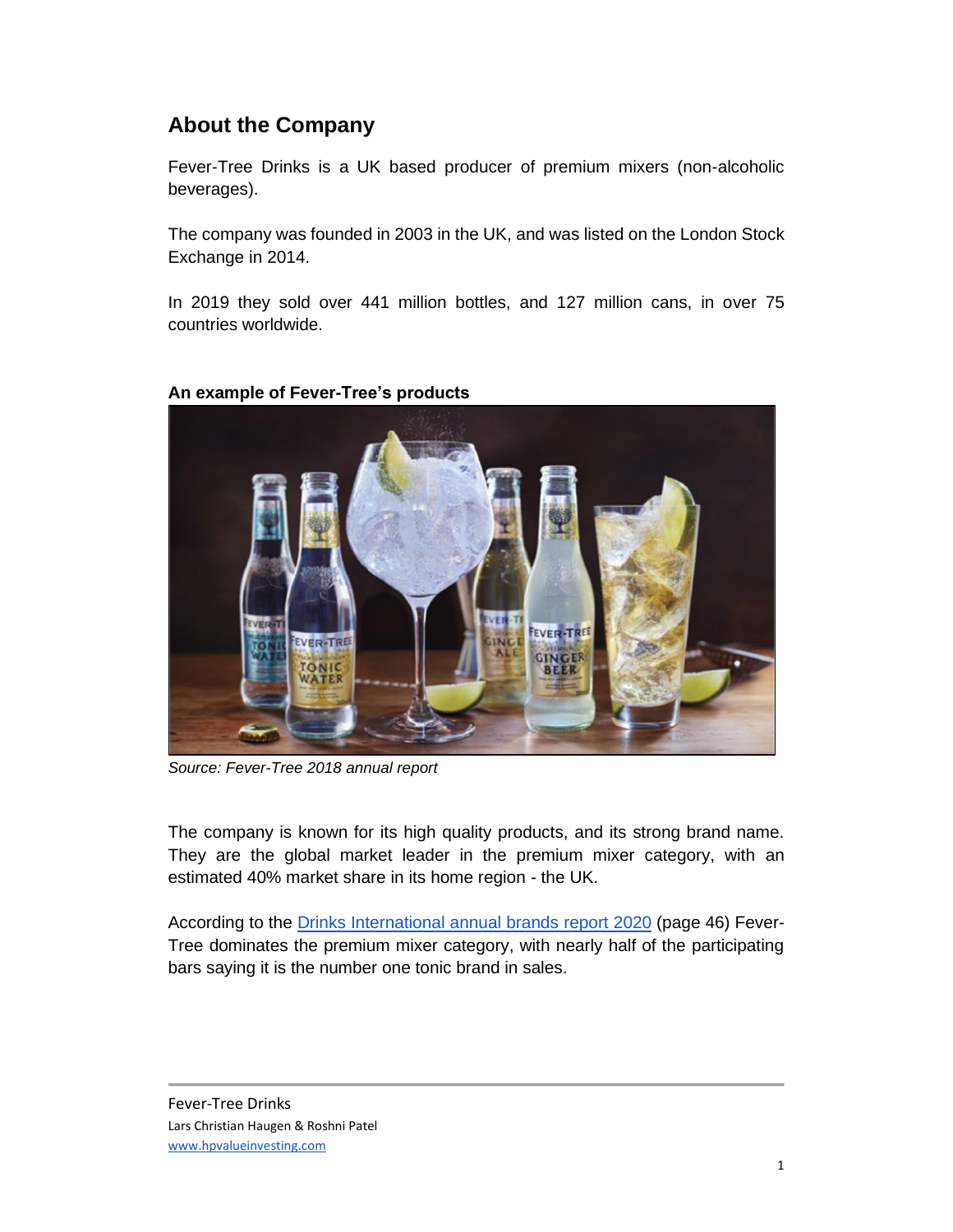# **Industry Dynamics**

The premium mixer category is a relatively small one, but has high potential for future growth.

As a result of their success, the Fever-Tree's revenue has increased tremendously over the last few years, and they have delivered impressive financials, including high operating margins and high returns on equity.

|                                    | 2015  | 2016    | 2017        | 2018                      | 2019        |
|------------------------------------|-------|---------|-------------|---------------------------|-------------|
| Revenue                            | E59m  |         |             | £102m $E170m$ £237m £261m |             |
| Operating margin                   | 29.1% |         | 33.6% 33.1% |                           | 31.7% 27.7% |
| Return on equity (ROE)             | 22.5% |         | 35.6% 41.6% |                           | 39.4% 28.6% |
| Book value per share               | £0.56 | £0.77   | f1.12       | £1.58                     | £1.93       |
| Debt/total assets                  | 7.1%  | $5.2\%$ | 3.5%        | 2.7%                      | 0.0%        |
| Cash & ST investments/total assets | 20.7% | 27.9%   | 33.2%       | 39.8%                     | 49.3%       |

#### **Key Financials**

*Source: Morningstar.com, Fever-Tree annual reports*

However, there have been some worries recently that the UK market is maturing, and that the growing popularity of the gin & tonic drink is slowing down (a trend that Fever-Tree has been riding).

As a result, the share price has decreased considerably over the last 18 months: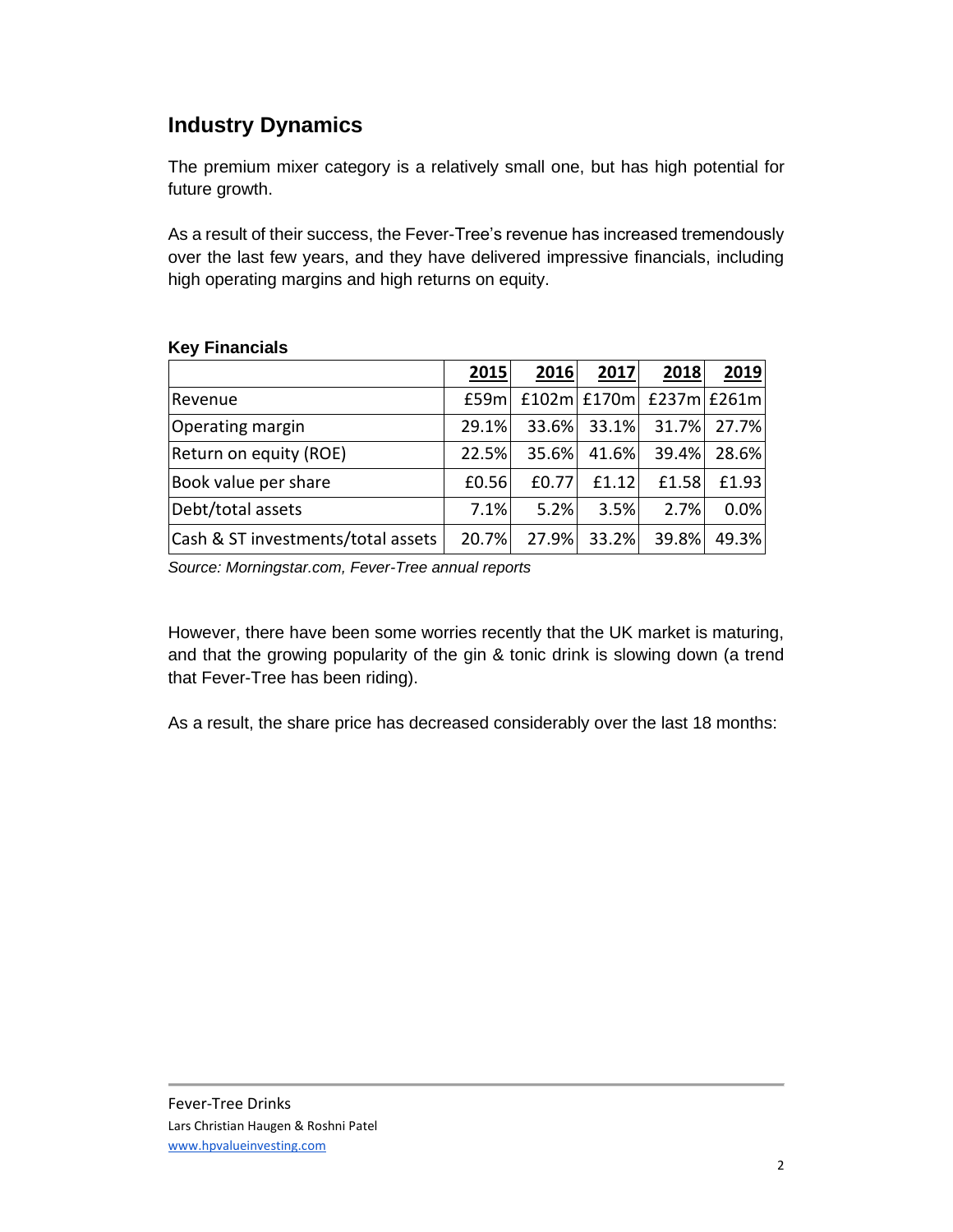#### **Five Year Share Price**



*Source: Googlefinance.com*

We believe the risk of a maturing UK market is somewhat overblown; consumer confidence has been weak (-1% decline in Fever-Tree's UK revenue in 2019), but we believe that should be temporary.

Moreover, if the growth in the gin & tonic trend is slowing down, Fever-Tree is in a good place as they have established a solid position in the gin category, which is now worth £2.5bn, and is firmly established as the second biggest spirits category in the UK.

The company will still be able to earn high returns on equity and generate strong free cash flows, even if growth is slowing.

And to mitigate the risk, we have included slower growth scenarios in our valuation models.

On a positive note, the growth in all the other geographies was very strong in 2019: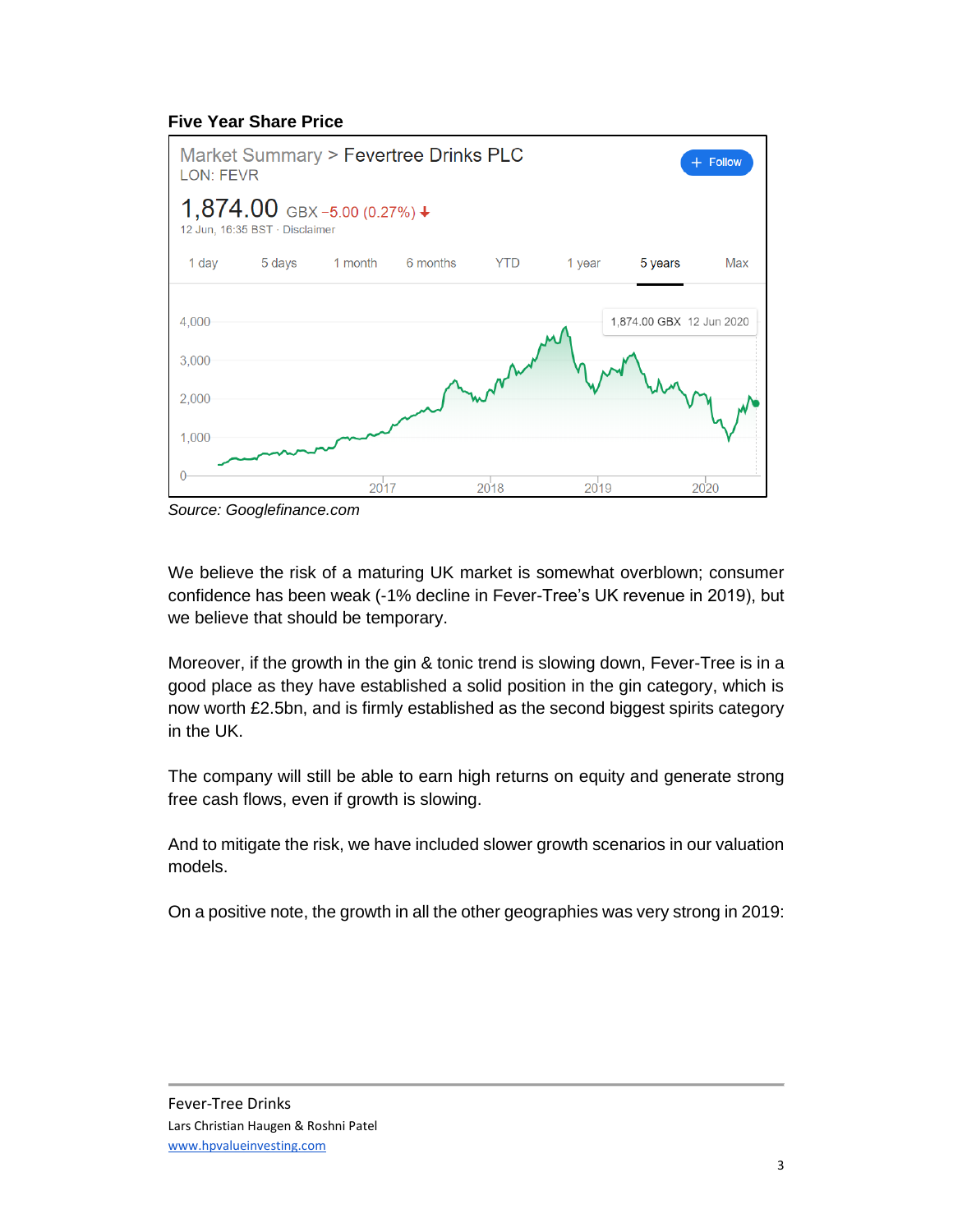| <b>Revenue by Region</b> |         |         |            |
|--------------------------|---------|---------|------------|
|                          | Revenue | Revenue | $%$ change |
|                          | FY2019  | FY2018  |            |
|                          | £m      | £m      |            |
| United Kingdom           | 132.7   | 134.1   | $-1.1%$    |
| United States of America | 47.6    | 35.8    | $+33.0%$   |
| Europe                   | 64.4    | 55.5    | $+16.0%$   |
| Rest of the World        | 15.8    | 12.0    | $+31.7%$   |
| Total                    | 260.5   | 237.4   | $+9.7%$    |
|                          |         |         |            |

*Source: Fever-Tree preliminary results 2019*

And Fever-Tree is also focusing on other categories, such as whisky, rum, vodka and tequila. These spirits are seeing good growth at the premium end, and Fever-Tree's mixers and sodas are placed to take advantage of these trends.

## **The Management Team**

The company is still led by its two founders - Charles Rolls (who is retiring this year, after 17 years with the company), and Tim Warrillow (CEO).

They are the second and third largest shareholders, suggesting their interests are aligned with those of the other shareholders.

They have proven themselves to be very capable managers, not only building a very successful business, but also pioneering the premium mixer category - taking it mainstream.

### **The Financials**

Fever-Tree's financials are excellent; their margins and return on equity are high, and the business requires little capital expenditures to run, which translates into strong cash generation.

They have no debt, and a £128m cash position.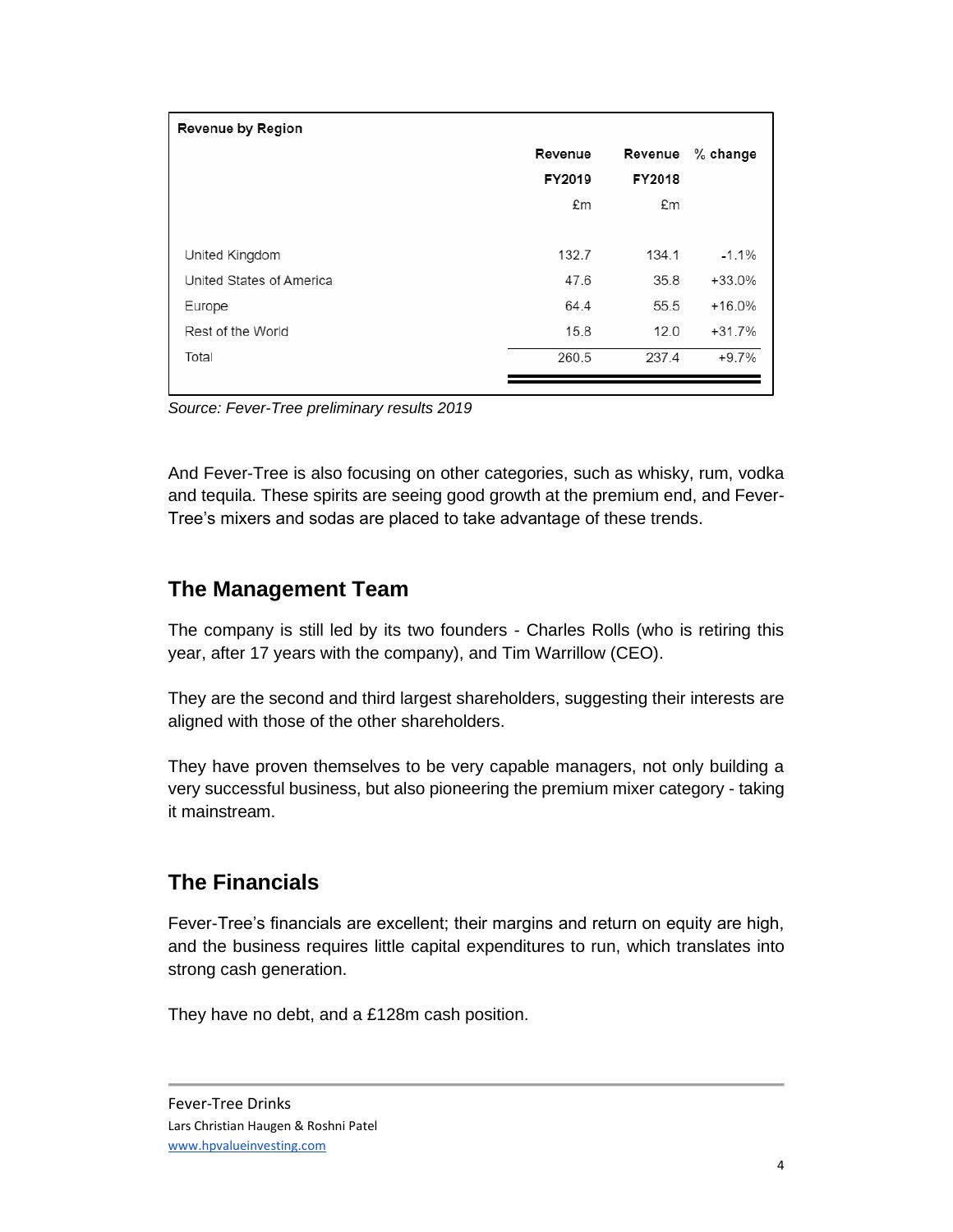

*Source: Morningstar.com*



*Source: Morningstar.com*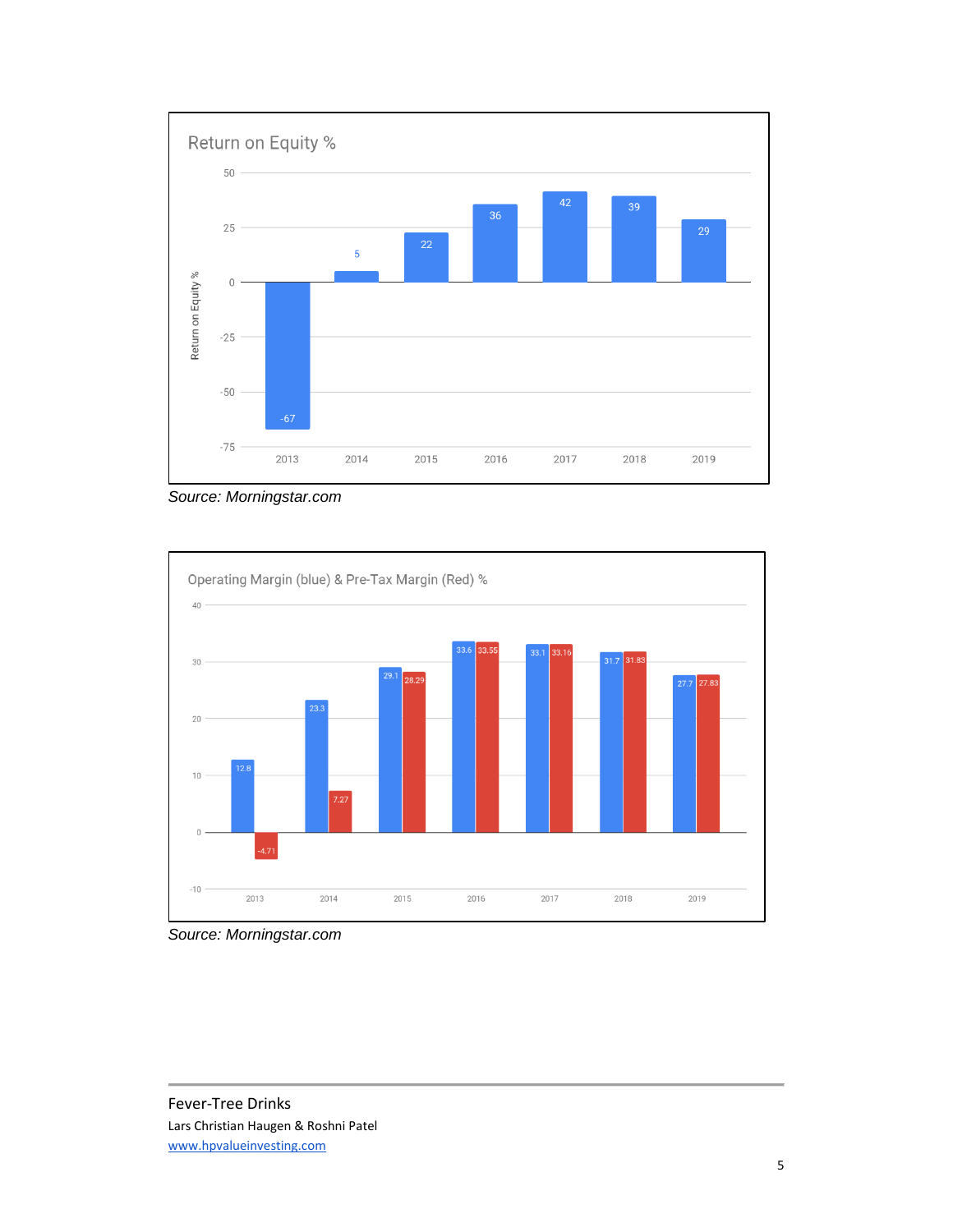

*Source: Morningstar.com*